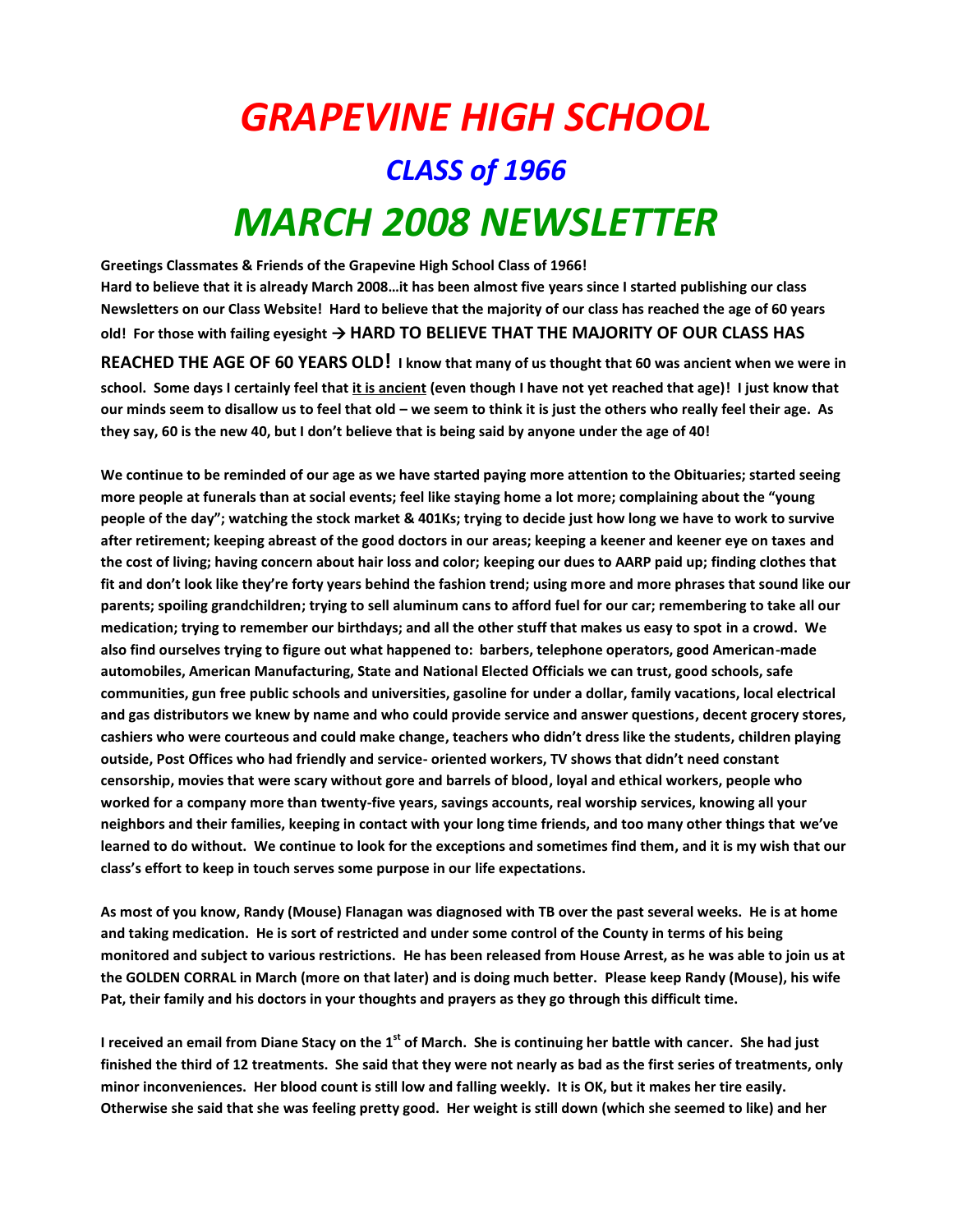**appetite is returning, which she characterized as "bad". She did say that it was not back to normal for chocolate (which she was ready for). Diane has nine more weeks of this treatment, then she only has one drug that she will continue to receive every three weeks until February 2009. She has determined that they have used every drug possible to make sure "they didn't miss any little varmints". Diane was at the GOLDEN CORRAL in March (see more on that later in the Newsletter). Continue to keep Diane, Rick and their family in your thoughts and prayers, I know that are most appreciative.**

**Randy Doty, who moved away from Grapevine when we were in the seventh grade, emailed me a couple of weeks ago that he was going to Medical City that weekend for either the "old balloon" procedure or by-pass surgery. During the end of February Randy did have a stint in one artery (it had 99% blockage) and he returns in early March for another stint in a second artery with 90% blockage. As Randy said in his email to me, looks like lots of diet and exercise in his future. Keep Randy in your prayers too, he did say to tell everyone hello and he'd see us next time.**

**Linda and I traveled to New York City with Gary and Jane Cumbie the day after Christmas and returned just before New Year's Eve. We had a great time! We attended the Metropolitan Opera, where we saw the Russian Opera, War and Peace. Gary and I spent most of the evening translating the language for Linda and Jane. We were able to take a tour of the Metropolitan Opera House at Lincoln Center before the Opera and it was a great tour. This Opera had about 1200 in the cast and lasted about 4 hours, but it was excellent, even for those not fluent in Russian (which was most everyone in the crowd). The back of the seats had translations for everyone to see if they were not close enough to me or Gary for our translation (everyone was so appreciative). In New York we also went to the Broadway Shows Avenue Q and Young Frankenstein. They too were exceptional performances and we had a wonderful time. We got to see the Naked Cowboy at Times Square. We took a carriage ride at Central Park. We had dinner for the Cumbie's 40th anniversary at Tavern on the Green. Gary and I were fortunate enough to purchase "Heidi Hats" so that we fit in with the Young Gentleman of the Big Apple (see photo below) we noticed that we were continually being admired by the crowds.**



**I was invited to a reunion of sorts of the GHS Class of 1978 (some of my ex-students) during the fall. They were discussing a cruise for their class and I told them about our Class Cruise in 2005 to Alaska. I also shared photos of our class cruise. They have one planned for this June (2008) to various ports in the Caribbean and are very excited!**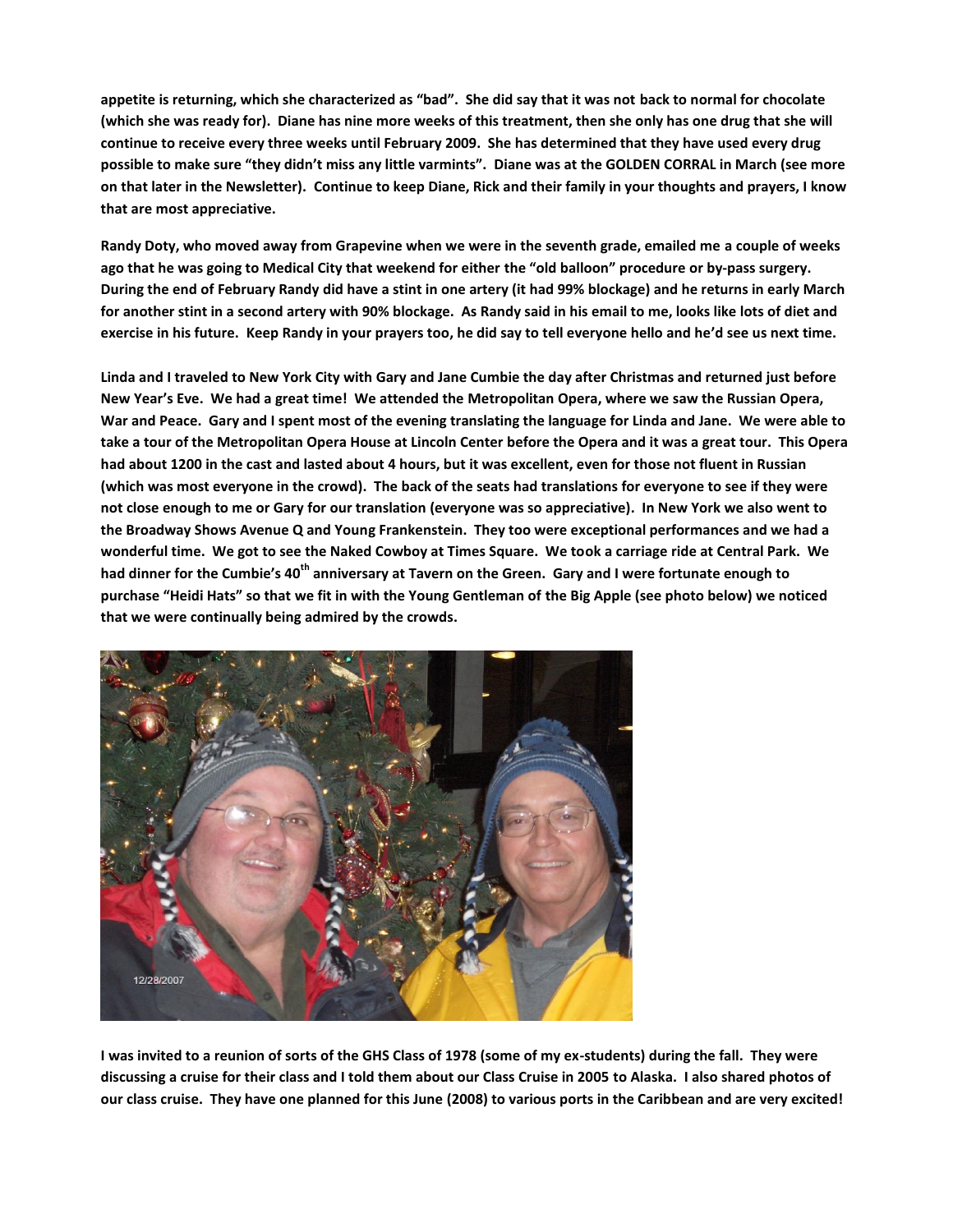**I think we may need to see about our class trying to put something together for a trip in 2009! Let me know if you have any interest in looking at a possible train/rail trip in Canada leaving Vancouver, visiting Victoria Island, Banff, Lake Louise and all the wonders of the Canadian Mountains, or the possibility of flying to Hawaii and then boarding a cruise ship to tour the islands for a week. Anyway, if you think this might be of interest, let me know and we will check out the prices, possibilities, and interest.**

**Darrell & Donna Faglie's youngest son, Brad, will be graduating from Texas A&M Medical School in May to start his internship! I know that they are so very proud of Brad for this long and difficult journey in completing his studies. He will be certain about where his internship be on March 20th , and will soon be out practicing…and no one better than our class can appreciate having good doctors out there!**

**March 8, 2008….After more than a year of discussions and trying for another two months to come up with a place in Grapevine to hold one of our OLD WHISKERS GET-TOGETHERS somewhere in Grapevine, IT HAPPENED! Thanks to Darrell Faglie, who checked out the Golden Corral in Grapevine (out at the Grapevine Mills Mall perimeter) we set a date for March 8th. I received an email from Vicki Leighton McDonald (GHS Class of 1970) and with a few others helping we managed to have our first GOLDEN CORRAL GET-TOGETHER. What a great first turnout. We had 45 people show – all but nine of those attending were actually GHS graduates from the Classes of: 1970 (8 classmates), 1969 (1 class member), 1968 (2 classmates), 1967 (10 classmates), 1966 (11 classmates), 1965 (3 classmates), 1963 (1 class member), and 9 non-GHS graduate guests! What a great time we had visiting. Randy Robinson came down from Oklahoma to join us this time! Also, we had Rick and Diane Stacy join us, and it was great to see Diane – she is doing so great. We hope to plan on another similar GOLDEN CORRAL GET-TOGETHER in the near future and I certainly hope that we can encourage more from our class and others to attend! We even had a good number of regular to semi-regular OLD WHISKERS folks unable to join us – we could have easily had 50-60 attend! Maybe next time! By the way, just under ½ of those attending were able to take advantage of the 60 year and older discount!**

**During March, we lost some long-time Grapevine citizens and hometown contributors. Dentist, Dr. William Wilkerson passed away in March. Dr. Wilkerson was a long time Grapevine Icon and former mayor of Flower Mound, Texas. I still have cavities that Dr. Wilkerson filled when I was in the fifth grade! Louise Emery, the mother of Doug, Francis and Kelley Emery passed way in early March too. The Emery family is another icon of Grapevine.** 

**Tom Walker told me that during a short journey to southern Oklahoma (property owned by Native Americans) he was engaged in a mathematical experimental game of chance. During a time there in early March he was able to return from Oklahoma after, by mere chance, with a multi-thousand dollar return from a one-armed bandit. Congratulations Tom! I know some poker players like Bob Stevenson, John Yancey, Gary Cumbie, Gus Linthicum, Joe Lipscomb, Jim Box, Darrell Faglie, Rick Stacy, and David Florence who could use some tutoring! Tom was to have joined us at the Golden Corral GET-TOGETHER, but he forgot – not unlike those from our class who ever so often "forget" things as well.**

**In case you've not heard, Butch Tiller was involved in an auto accident the first week of March. His main injury was a broken neck and he had some minor cuts on his back and legs. On Thursday, March 6th, he had surgery to put a screw into his neck that was successful. However, the area of the neck where the screw was put had a bone chip and they were unable to tighten the screw as much as they wanted. He was fitted with a neck brace and they will continue to monitor his situation. At the time of the newsletter he remained in the East Texas Medical Center in Tyler Texas. Rick's Mom forwarded an email to me that Coach Woodson had been to Tyler to visit with Butch and check on him on Friday where he was able to also visit with Butch's sister for a time. As a continuing update on Butch, when they performed an MRI to check out the surgery for his neck, they discovered a mass on his thyroid**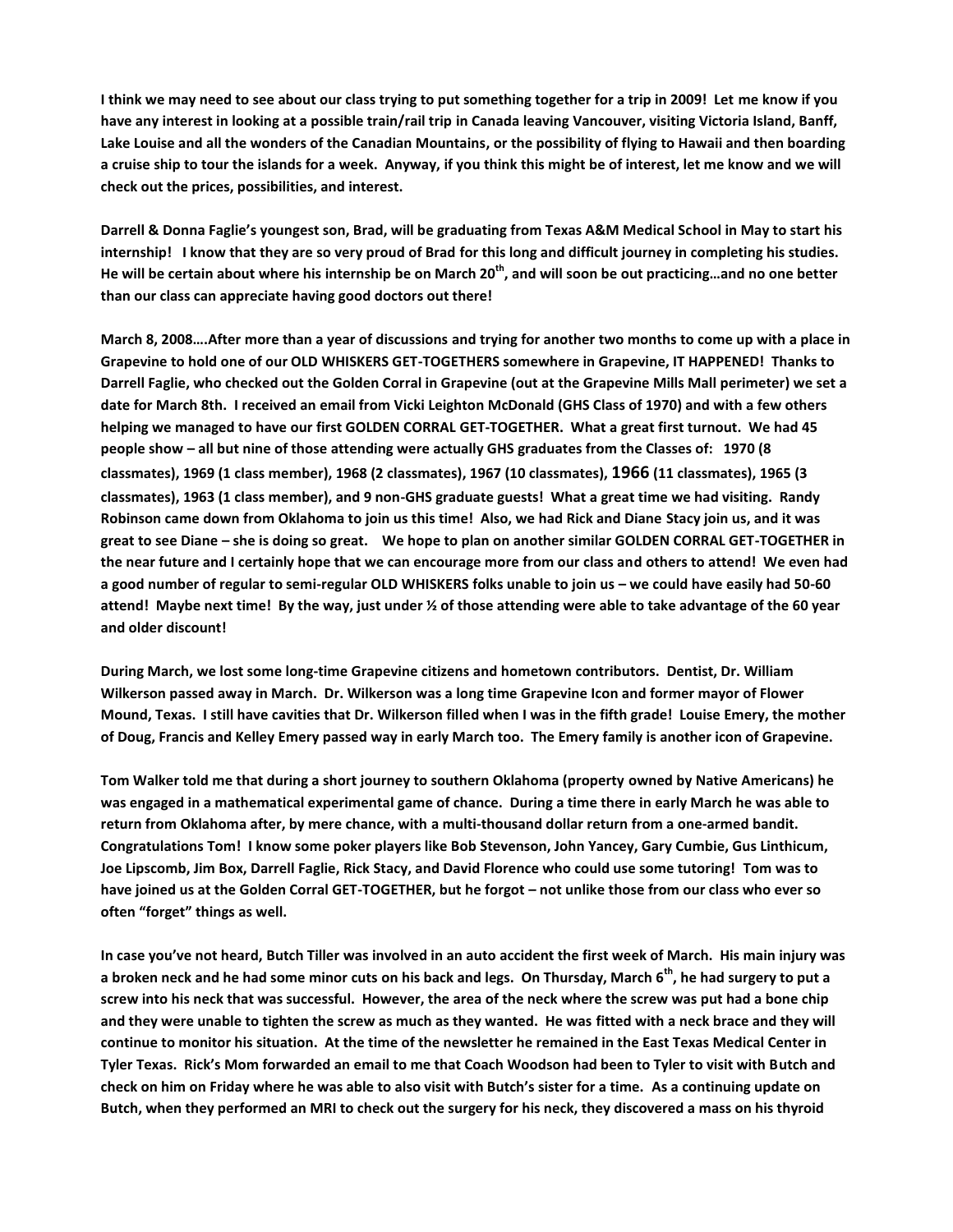**gland. They will now be keeping him for a period to perform additional tests to see how to deal with this discovery. Of course, if he had not have had the accident, they would not have discovered this mass on his thyroid. Please continue to keep Butch and his family and his doctors as he recovers from the accident and as the medical staff determine what to do concerning the discovery on his thyroid. (This update was through Friday, March 7th)** 

**This seems like an appropriate time to express a BIG THANK YOU to Rick Stacy's Mom – Merrill Stacy who provides me with a great deal of information that I then am able to share with you. She does an excellent job in helping me stay aware of what is going on with GHS Classmates and people around Grapevine that we all know!**

**Larry Cox is still working too hard and not taking as much care of himself as he should….so, if you have a chance and see Larry…tell him to take care and not work so hard!**

**I received word on Monday, March 10, that mother of Kathy Post passed away on Saturday, March 8 th. I am sorry that I didn't hear about this until the day of her funeral and was unable to get word out to people about this loss and about the services. Please keep Kathy and her sisters and the Post family in your prayers.**

**After being able to work only two or three days a week with Dallas ISD (starting this past September 2007), I have become a little more involved in civic activities again – I rejoined ROTARY – the Grapevine Rotary Club. I was in Rotary some 15-20 years ago, but finally just could not keep up with work and all. It has been a great experience to return and become involved again. As a part of my reinstatement, each new member must provide a short portion of a weekly program to tell about themselves. I used a portion of this time to relate what it was like growing up in Grapevine, Texas during the 1950s and 1960s and attending school and having a father with a business on Main Street and then Northwest Highway during that period of my life. I tried to relate what a wonderful environment that was and how much me and my colleagues of the day learned about life and didn't even realize it at the time. I told the Rotary Club that I did not realize until I was over 40 years old how much of an influence so many Grapevine citizens impacted my life, my character, and my personality. I listed a number of individuals who truly had much more of an influence on my life than I ever thought and how I was disappointed that I had not appropriately thanked them for the things that they taught me that I didn't even realize at the time. I wanted to share, at least a portion of that list with you, my fellow GHS graduates in hopes that you felt the same way about many of these people: Bill and Betty Yancey, Preacher and Florence Florence, Earl Deacon, Ira E. Woods, Bob Burrus, Gene and Zena Oxford, J.B. Daniels, Slim Chambers, Carolyn Frank, Annie B. Watters, Helen Lucas, Dr. Joe and Laura Allison, Joe and Cecelia Box, Ted and Gloria Ware, Bill and Pat VanDeventer, Henry C. Yancey, Charles and Margaret Wood, Harlan and Inez Jewitt, Warren Deacon, George and Frances Wilkins, James K. and Lois Buckner, Gordon Tate, Ed and Edith Pewitt, Willis Pirkle, Ruby Moore, Arthur and Barbara Simmons, Earl Yates, Ed Langley, Leon Wright, Jess Stockstill, Paul and Kathryn Barnes, Bob Crews, Dr. William Wilkerson, Joe Lucas Wright, Huber Lipscomb, Ted Willhoite, Cliff Stowe, Tommie & Maxine Eidson, Melvin McGrue, Bill and Janice Crabtree, William D. (Bill) Tate, J.C. Seals, Earl Deacon, Starr Frank, Tom and Gladys French, Hugh and Mary Virginia Simmons, A.J. Harper, Madeleine Hemley, Katherine Redmon, Hugh Lee and Lula Higgins, Robert and Phyllis Lawrence, Dorothy Bess Francisco, L.W. and Imogene Parker, Jimmy Payton, Carl and Irene Simmons, Cleo Tillery, Billy and Ann Trigg, and Floyd Deacon are some of those who impacted my life growing up in Grapevine, Texas. I know that there are others, but I hope you noticed just how many listed are parents of our classmates! What a wonderful and incredible time.**

**Some time back, I sent out a request asking classmates to submit some original and wise sayings that we might put together some day in some sort of formal display…I thought this might be an opportunity to share a few. I will not divulge the name of the person who submitted it for several reasons – don't want you to immediately discredit the words due to the person who submitted it and I want you to examine the words and meditate on them before dismissing their intent:**